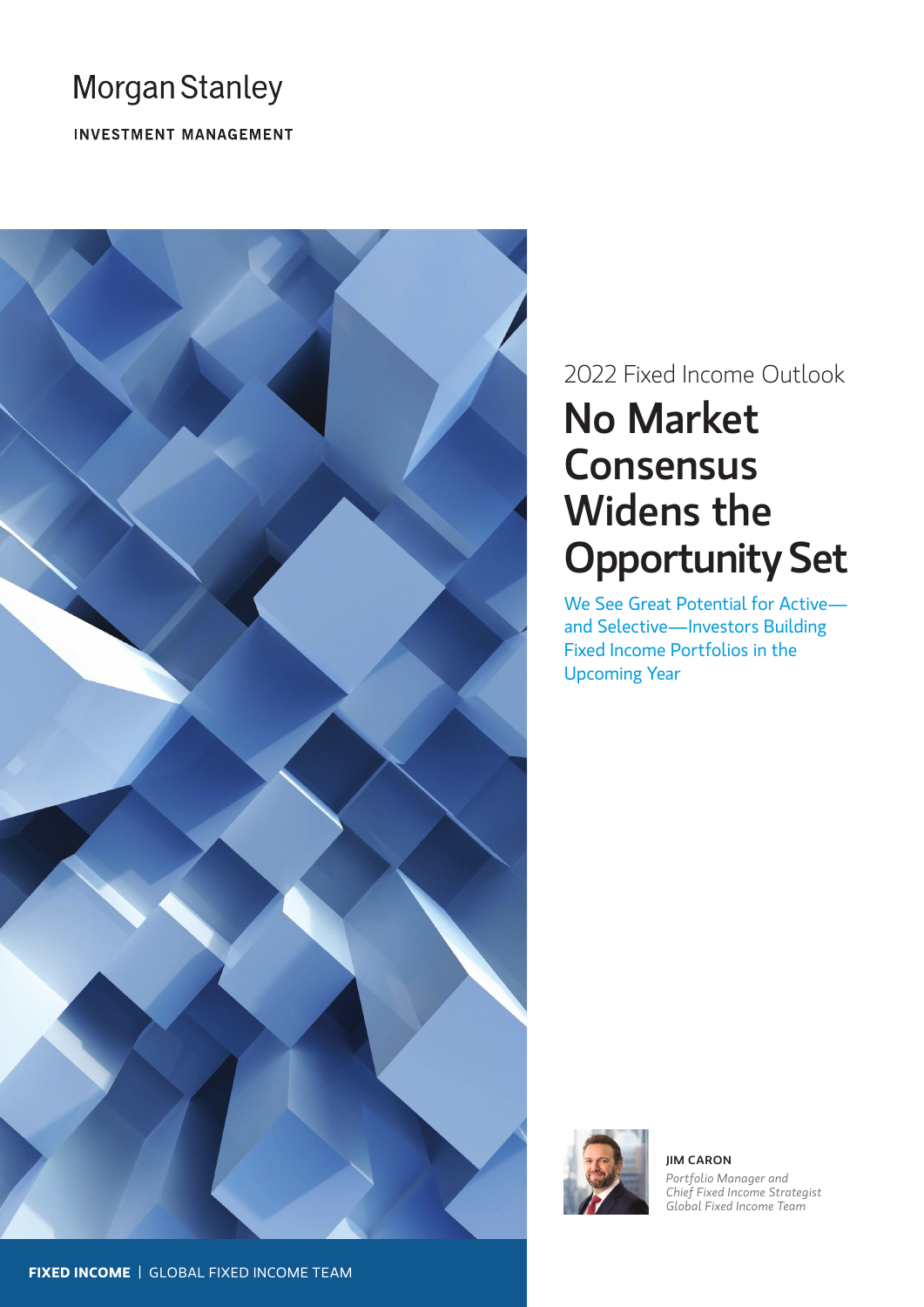## **Executive Summary**

- 2022 seems to be shaping up as a year without a market consensus, but instead a wide range of expectations—and opportunities for active investors.
- The key variable is inflation, and whether transitory or persistent the Fed's response will have a profound impact on asset valuations in the upcoming year.
- Building our own portfolios we like specific areas in securitized credit, short-duration high yield and emerging markets, amongst others.

## **Full Outlook**

2022 seems to be shaping up as a year without a market consensus, but instead a wide range of expectations. The bad news is that the many "unknowns" in the markets are creating deep disagreement amongst professional forecasters in terms of growth, inflation and policy actions. But the good news is that as the "unknowns" morph into "knowns" we believe active and selective investors will find ample opportunities to identify assets with great potential for absolute or relative gains.

Central bank policy was a major factor driving asset prices in 2020 and 2021 and will likely to continue to be one into 2022, but with a very important distinction: policy will serve to reduce, not increase, accommodation. Easy policy meant that significant liquidity had been poured into the markets and made "buying-the-dip" a tried-andtrue tactic. Things will be different in 2022 as the U.S. Federal Reserve (Fed) debates and contemplates raising interest rates and tapering the pace of asset purchases from its quantitative easing (QE) program.

However, even though the Fed is expected to raise rates as a means of addressing inflation risks, it does not want to slam on the brakes and tighten financial conditions too much or too quickly. A measured response is required, and anticipation of what exactly that response will be has currently created a wide chasm between forecasters and investors in assessing the corresponding and appropriate valuation of asset prices.

The key variable is inflation. If inflation is in fact transitory and falls sufficiently in 2022, the Fed will likely be able to tap the brakes and slow the economy down. If inflation persists and becomes a bigger roadblock, a more draconian solution might be required. Either case, and iterations in between, will have a profound impact on asset valuations in the upcoming year.

## **Navigating Through Uncertainty**

Macro variables, specifically the shape of the U.S. Treasury yield curve and the absolute level of 10-year yields, are early indicators of asset performance and tend to be leading indicators when policy is changing. In the case of credit spreads the Bloomberg U.S. Corporate Index is used as a generic and proxy view on the broader credit spread market.

We represent our investment view via a four-quadrant risk scenario model based on outcomes we believe fall into a probable category, and that will be adjusted throughout the year as the "unknowns" become more "known" *(Display 1)*.

This four-quadrant risk assessment is a general guideline but more importantly a starting point in our investment decisionmaking process. We are not providing a forecast per se, instead a general view on direction and magnitude.

- **QUADRANTS I & II** represent a constructive risk environment. The key linkage is a Fed that allows the economy to run hot and keep default risks low. A steeper curve informs this most, and an unchanged curve denotes a benign environment and a need for yield or spread products.
- **QUADRANTS III & IV** represent a risk-off investing environment. The Fed tightens financial conditions, messages faster tightening and contracts future growth, increases default risk. Curve flattening informs most.

## **A Few Observations**

Rising interest rates, accompanied by a flattening yield curve spurred by an aggressive Fed, tightens financial conditions most as reflected in **Quadrant III**. The general state of financial conditions is a metric used in the Fed's policy reaction function to measure the availability and cost of credit. Thus, a sharp tightening of financial conditions contracts growth and cashflows most, thereby increasing default risks. While

## **DISPLAY 1**

## **Policy Has Driven Asset Performance, and Will Likely Continue to do so in 2022**

*Our Four Quadrants of Risk: Policy, Yield Level, Yield Curve and Spreads*

| Ш                                           |                                                 |
|---------------------------------------------|-------------------------------------------------|
| 3x Fed hikes in 2022                        | No Fed in 2022                                  |
| Yields rise, T10y: 1.80-2.20%               | T10y: 1.45-1.75%                                |
| Curve steepens                              | Curve unchanged                                 |
| IG: 85-110bps OAS (buy the dip)             | IG: 75-100bps OAS (grind tighter)               |
| 4x Fed hikes, faster taper                  | 2x Fed hikes in 2022                            |
| Yields: T10y > 2.25%                        | Yields fall, T10y < 1.25%                       |
| Curve flattens                              | Curve flattens                                  |
| IG: 100-130bps OAS (default<br>risk rising) | IG: 95-120+bps OAS (be patient,<br>wait to buy) |
|                                             |                                                 |

Source: MSIM as of January 10, 2022. Forecasts/estimates are based on current market conditions, subject to change, and may not necessarily come to pass.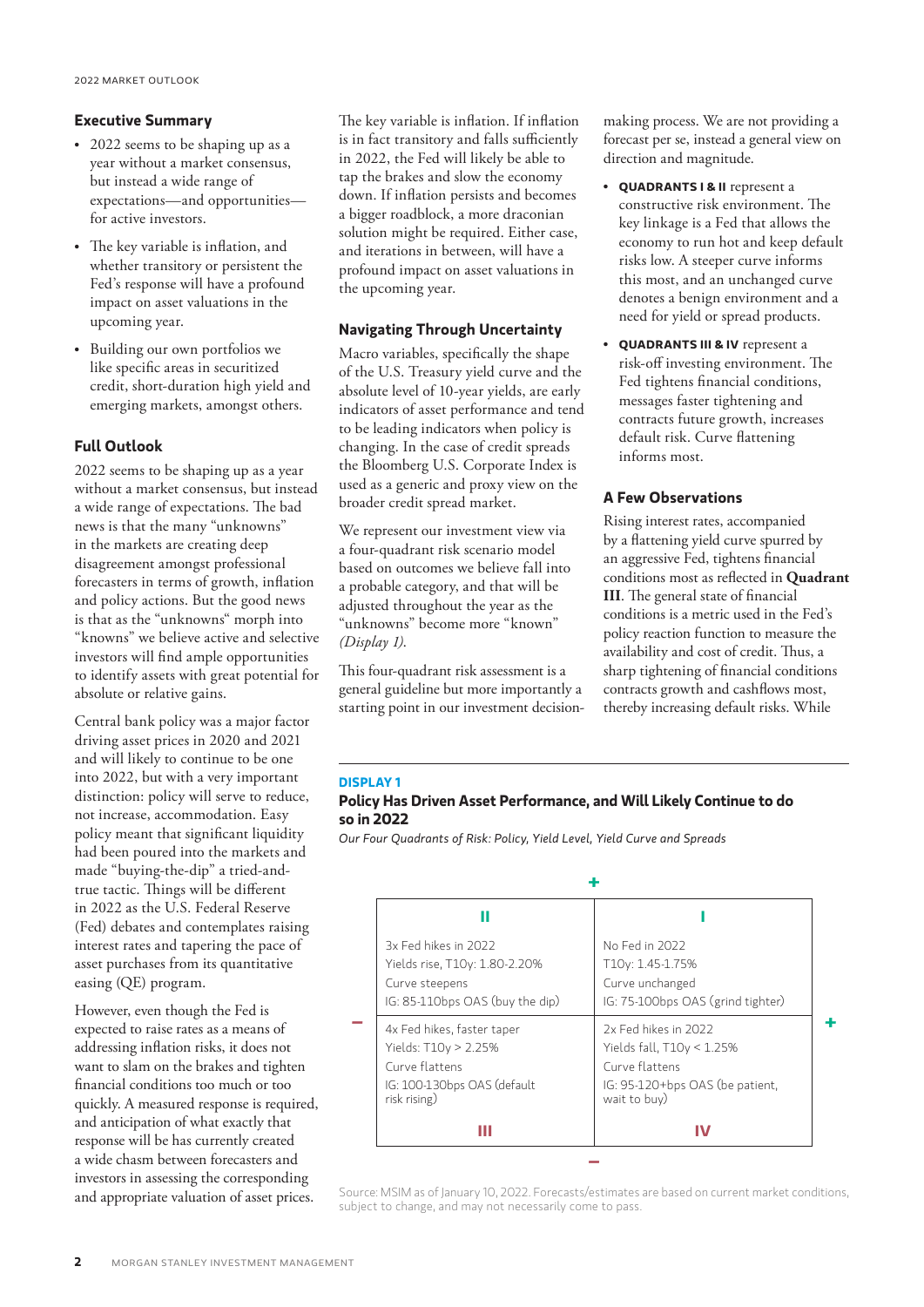this is not the Fed's goal, it hinges on whether inflation stabilizes.

**Quadrant I** is the most benign outcome that may result in low volatility and demand from investors to own yield and spread.

In our view, some combination of **Quadrant II and IV** most tightly align with the goals of policy makers. Excess accommodation is removed and there is a modest tightening of financial conditions. Asset prices readjust for this transition in policy and the yield curve will inform us most as to the depth of the adjustment. A steeper curve is more supportive for assets, a flatter curve less so.

## **The Opportunity Set: Active Management and Asset Selection Could Be Big Winners in 2022**

Market forecasts are an important element going into 2022. But, the assumptions currently factored into assets prices are just as important, if not more so, as these prices set the initial conditions for expected returns for the upcoming year. Market pricing indicates a short, but sharp, tightening cycle from the Fed and the flattening of the yield curve in the fourth quarter of 2021 indicates that growth will likely moderate in the future. Many indices are already repricing for this outcome. But, this market-driven beta is not where the opportunities are in 2022.

As we see it, the opportunity set can be thought of more opportunistically when trying to source alpha. Investment grade corporate fundamentals provide a strong backdrop, but we see more return potential in financials and BBB-rated non-financials. We are cautious on A and above non-financials, companies with M&A risk and seeking a more optimal capital structure that can dilute valuations for bond holders.

In the high yield (HY) space absolute spread levels are close to what we consider to be fully valued, but relative valuations across sectors are reasonable. Loans are expected to have comparable returns to HY bonds, but we prefer short-duration HY versus the broad index. By rating cohort, we see value in single-B rated securities over BB or CCC-rated securities. The sectors

we prefer are Energy, Cable/Media/ Broadcasting, Retail and Building Materials.

Securitized credit, especially related to the consumer and housing, will remain compelling as a short-duration asset class with respectable yields and solid credit fundamentals. Housing in both the U.S. and Europe remain wellsupported by price appreciation of the underlying assets and the credit quality of borrowers. We are wary, however, of commercial real estate but this varies greatly by sector. Agency mortgagebacked securities may also lose a tailwind from Fed purchases and may cheapen in 2022.

Local emerging markets (EM) stands out as a laggard in 2021 with a lot of room for improvement in 2022. This is because EM central banks have been well ahead of developed markets in terms of policy rate hikes designed to stem inflation risks. If inflation stabilizes as we expect in 2022, then both local EM debt and currencies stand to appreciate as global investors will be attracted to the yield, carry and potential returns from this asset class.

### **Risk Considerations**

There is no assurance that a Portfolio will achieve its investment objective. Portfolios are subject to market risk, which is the possibility that the market values of securities owned by the Portfolio will decline and may therefore be less than what you paid for them. Market values can change daily due to economic and other events (e.g. natural disasters, health crises, terrorism, conflicts and social unrest) that affect markets, countries, companies or governments. It is difficult to predict the timing, duration, and potential adverse effects (e.g. portfolio liquidity) of events. Accordingly, you can lose money investing in this Portfolio. Please be aware that this Portfolio may be subject to certain additional risks. Fixed income securities are subiect to the ability of an issuer to make timely principal and interest payments (credit risk), changes in interest rates (interest-rate risk), the creditworthiness of the issuer and general market liquidity (market risk). In a rising interest-rate environment, bond prices may fall and may result in periods of volatility and increased portfolio redemptions. In a declining interest-rate environment, the portfolio may generate less income. Longer-term securities may be more sensitive to interest rate changes. Mortgage- and asset-backed securities are sensitive to early prepayment risk and a higher risk of default, and may be hard to value and difficult to sell (liquidity risk). They are also subject to credit, market and interest rate risks. Certain U.S. government securities purchased by the Strategy, such as those issued by Fannie Mae and Freddie Mac, are not backed by the full faith and credit of the U.S. It is possible that these issuers will not have the funds to meet their payment obligations in the future. High-vield securities ("iunk bonds") are lower-rated securities that may have a higher degree of credit and liquidity risk. Public bank loans are subject to liquidity risk and the credit risks of lower-rated securities. Foreign securities are subject to currency, political, economic and market risks. The risks of investing in **emerging market** countries are greater than risks associated with investments in foreign developed countries. Sovereign debt securities are subject to default risk. Derivative instruments may disproportionately increase losses and have a significant impact on performance. They also may be subject to counterparty, liquidity, valuation, correlation and market risks. Restricted and illiquid securities may be more difficult to sell and value than publicly traded securities (liquidity risk).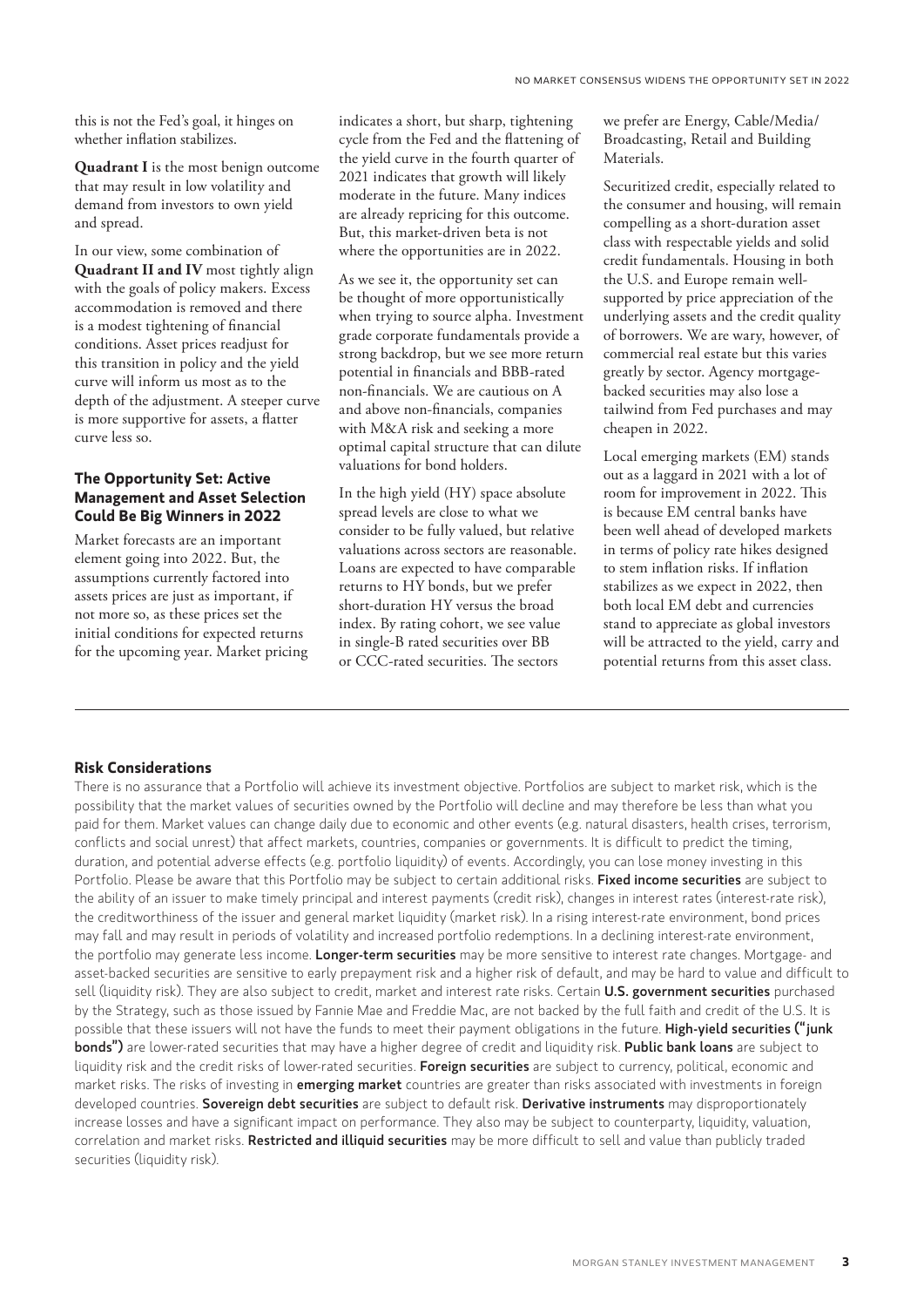#### **INDEX DEFINITIONS**

The Bloomberg U.S. Corporate Index is a broad-based benchmark that measures the investment grade, fixed-rate, taxable, corporate bond market.

"Bloomberg® and the Bloomberg Index/Indices used are service marks of Bloomberg Finance L.P. and its affiliates, and have been licensed for use for certain purposes by Morgan Stanley Investment Management (MSIM). Bloomberg is not affiliated with MSIM, does not approve, endorse, review, or recommend any product, and does not guarantee the timeliness, accurateness, or completeness of any data or information relating to any product.

The indexes are unmanaged and do not include any expenses, fees or sales charges. It is not possible to invest directly in an index. Any index referred to herein is the intellectual property (including registered trademarks) of the applicable licensor. Any product based on an index is in no way sponsored, endorsed, sold or promoted by the applicable licensor and it shall not have any liability with respect thereto.

#### **IMPORTANT INFORMATION**

There is no guarantee that any investment strategy will work under all market conditions, and each investor should evaluate their ability to invest for the long-term, especially during periods of downturn in the market.

A separately managed account may not be appropriate for all investors. Separate accounts managed according to the particular Strategy may include securities that may not necessarily track the performance of a particular index. A minimum asset level is required.

#### For important information about the investment managers, please refer to Form ADV Part 2.

The views and opinions and/or analysis expressed are those of the author or the investment team as of the date of preparation of this material and are subject to change at any time without notice due to market or economic conditions and may not necessarily come to pass. Furthermore, the views will not be updated or otherwise revised to reflect information that subsequently becomes available or circumstances existing, or changes occurring, after the date of publication. The views expressed do not reflect the opinions of all investment personnel at Morgan Stanley Investment Management (MSIM) and its subsidiaries and affiliates (collectively "the Firm"), and may not be reflected in all the strategies and products that the Firm offers.

Forecasts and/or estimates provided herein are subject to change and may not actually come to pass. Information regarding expected market returns and market outlooks is based on the research, analysis and opinions of the authors or the investment team. These conclusions are speculative in nature, may not come to pass and are not intended to predict the future performance of any specific strategy or product the Firm offers. Future results may differ significantly depending on factors such as changes in securities or financial markets or general economic conditions.

This material has been prepared on the basis of publicly available information, internally developed data and other third-party sources believed to be reliable. However, no assurances are provided regarding the reliability of such information and the Firm has not sought to independently verify information taken from public and third-party sources.

This material is a general communication, which is not impartial and all information provided has been prepared solely for informational and educational purposes and does not constitute an offer or a recommendation to buy or sell any particular security or to adopt any specific investment strategy. The information herein has not been based on a consideration of any individual investor circumstances and is not investment advice, nor should it be construed in any way as tax, accounting, legal or regulatory advice. To that end, investors should seek independent legal and financial advice, including advice as to tax consequences, before making any investment decision.

#### Charts and graphs provided herein are for illustrative purposes only. Past performance is no guarantee of future results.

The indexes are unmanaged and do not include any expenses, fees or sales charges. It is not possible to invest directly in an index. Any index referred to herein is the intellectual property (including registered trademarks) of the applicable licensor. Any product based on an index is in no way sponsored, endorsed, sold or promoted by the applicable licensor and it shall not have any liability with respect thereto.

This material is not a product of Morgan Stanley's Research Department and should not be regarded as a research material or a recommendation.

The Firm has not authorised financial intermediaries to use and to distribute this material, unless such use and distribution is made in accordance with applicable law and regulation. Additionally, financial intermediaries are required to satisfy themselves that the information in this material is appropriate for any person to whom they provide this material in view of that person's circumstances and purpose. The Firm shall not be liable

for, and accepts no liability for, the use or misuse of this material by any such financial intermediary.

This material may be translated into other languages. Where such a translation is made this English version remains definitive. If there are any discrepancies between the English version and any version of this material in another language, the English version shall prevail.

The whole or any part of this material may not be directly or indirectly reproduced, copied, modified, used to create a derivative work, performed, displayed, published, posted, licensed, framed, distributed or transmitted or any of its contents disclosed to third parties without the Firm's express written consent. This material may not be linked to unless such hyperlink is for personal and non-commercial use. All information contained herein is proprietary and is protected under copyright and other applicable law.

Eaton Vance is part of Morgan Stanley Investment Management. Morgan Stanley Investment Management is the asset management division of Morgan Stanley.

#### **DISTRIBUTION**

This material is only intended for and will only be distributed to persons resident in jurisdictions where such distribution or availability would not be contrary to local laws or regulations.

MSIM, the asset management division of Morgan Stanley (NYSE: MS), and its affiliates have arrangements in place to market each other's products and services. Each MSIM affiliate is regulated as appropriate in the jurisdiction it operates. MSIM's affiliates are: Eaton Vance Management (International) Limited, Eaton Vance Advisers International Ltd, Calvert Research and Management, Eaton Vance Management, Parametric Portfolio Associates LLC, Atlanta Capital Management LLC, Eaton Vance Management International (Asia) Pte. Ltd.

This material has been issued by any one or more of the following entities: EMEA:

#### This material is for Professional Clients/Accredited Investors only.

In the EU, MSIM and Eaton Vance materials are issued by MSIM Fund Management (Ireland) Limited ("FMIL"). FMIL is regulated by the Central Bank of Ireland and is incorporated in Ireland as a private company limited by shares with company registration number 616661 and has its registered address at The Observatory, 7-11 Sir John Rogerson's Quay, Dublin 2, D02 VC42, Ireland.

Outside the EU, MSIM materials are issued by Morgan Stanley Investment Management Limited (MSIM Ltd) is authorised and regulated by the Financial Conduct Authority. Registered in England. Registered No. 1981121. Registered Office: 25 Cabot Square, Canary Wharf, London E14 4QA.

In Switzerland, MSIM materials are issued by Morgan Stanley & Co. International plc, London (Zurich Branch) Authorised and regulated by the Eidgenössische Finanzmarktaufsicht ("FINMA"). Registered Office: Beethovenstrasse 33, 8002 Zurich, Switzerland.

Outside the US and EU, Eaton Vance materials are issued by Eaton Vance Management (International) Limited ("EVMI") 125 Old Broad Street, London, EC2N 1AR, UK, which is authorised and regulated in the United Kingdom by the Financial Conduct Authority.

Italy: MSIM FMIL (Milan Branch), (Sede Secondaria di Milano) Palazzo Serbelloni Corso Venezia, 16 20121 Milano, Italy. The Netherlands: MSIM FMIL (Amsterdam Branch), Rembrandt Tower, 11th Floor Amstelplein 1 1096HA, Netherlands. France: MSIM FMIL (Paris Branch), 61 rue de Monceau 75008 Paris, France. Spain: MSIM FMIL (Madrid Branch), Calle Serrano 55, 28006, Madrid, Spain.

#### MIDDLE EAST

Dubai: MSIM Ltd (Representative Office, Unit Precinct 3-7th Floor-Unit 701 and 702, Level 7, Gate Precinct Building 3, Dubai International Financial Centre, Dubai, 506501, United Arab Emirates. Telephone: +97 (0)14 709 7158).

EVMI utilises a third-party organisation in the Middle East, Wise Capital (Middle East) Limited ("Wise Capital"), to promote the investment capabilities of Eaton Vance to institutional investors. For these services, Wise Capital is paid a fee based upon the assets that Eaton Vance provides investment advice to following these introductions.

#### U.S.

A separately managed account may not be appropriate for all investors. Separate accounts managed according to the Strategy include a number of securities and will not necessarily track the performance of any index. Please consider the investment objectives, risks and fees of the Strategy carefully before investing. A minimum asset level is required. For important information about the investment managers, please refer to Form ADV Part 2.